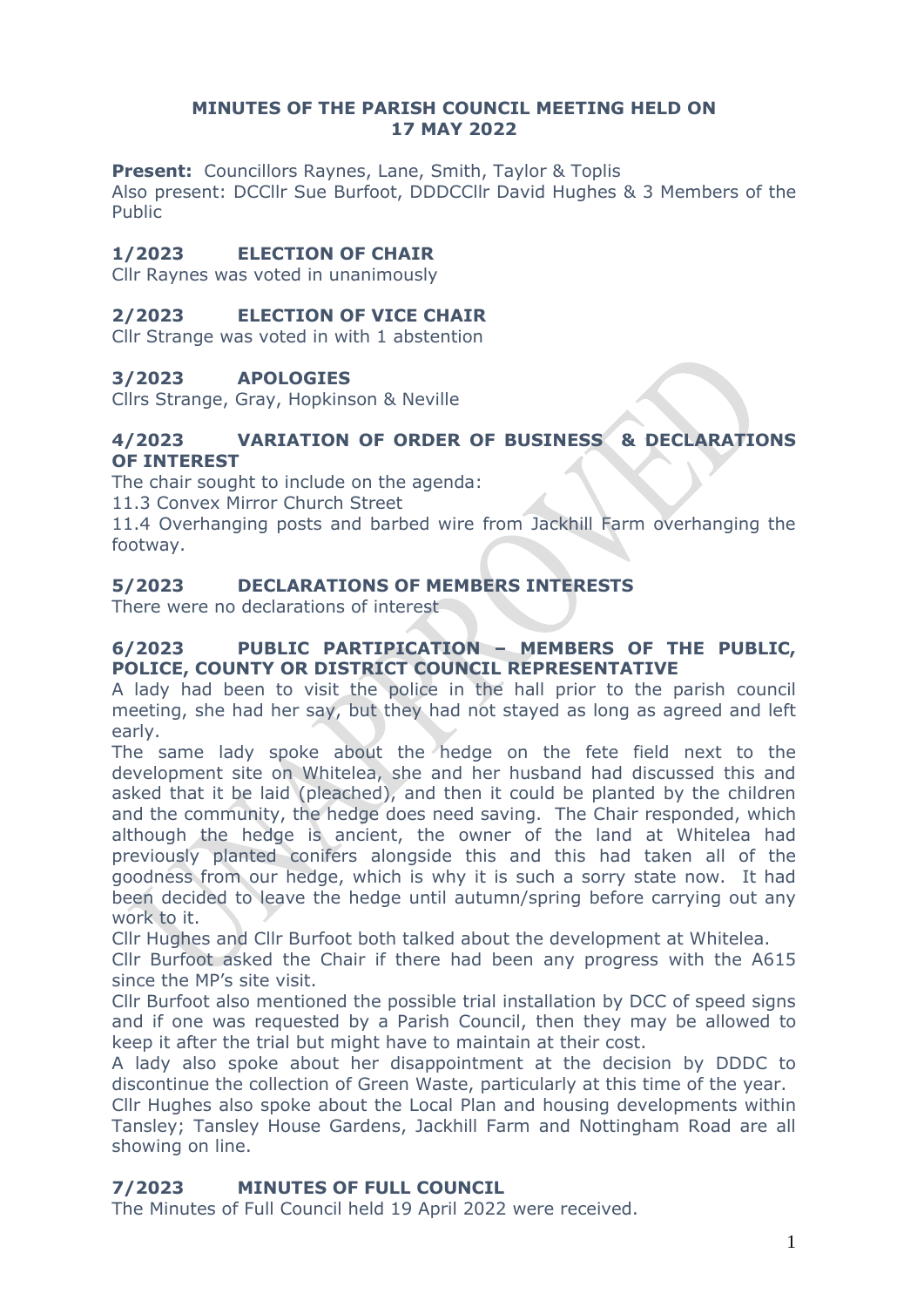# **8/2023 EXCLUSIONS**

There were no exclusions

**9/2023 COMMUNITY HALL–** Quotes for Aluminium Windows -Cllr Neville In the absence of Cllr Neville, Cllr Smith put forward the verbal quote from Direct Roofing and Windows of £7K + v.a.t, with a 5/6 weeks delivery. **RESOLVED:** Further firm quotes should be sought.

## **10/2023 PLANNING MATTERS**

#### **10.2023.1 Planning Applications for Consideration:**

**22/00491/VCOND** Removal of Condition 7 (Occupancy Period Restriction) of planning permission 04/04/0303 to allow property to be occupied as permanent residence at Lair Barn Foxholes Lane Tansley – no objections (votes 4 for, 1 against) **21/00771/VCOND** Discharge of condition 39 of application ref.21/00771/VCOND – Variation of Condition 2(approved plans) of planning permission 17/00850/FUL to allow for the substitution of house types Whitelea Nursery Whitelea Lane Tansley - objection 21/00772/VCOND Discharge of conditions

4,5,6,8,9,10,14,15,21,22,26,27,28.31.32.33.34.35.36 and 37 of planning application ref 21/00771/VCOND- Variation of Condition 2 (approved plans) of planning permission 17/00850/FUL to allow for the substitution of house types at Land Off Whitelea Lane Tansley -objection query re the roads, and when is the Section 106 money going to be paid into the village and for health provision locally.

## **10.2023.2 Planning Decisions:**

**22/00296/FUL** Construction of an outbuilding to provide a garage/workshop with office space above (resubmission) at 76 The Knoll Tansley – permitted

**T/22/00044/TPO** Pollard 1 no T1 Alder tree at 4 Tansley House Gardens Tansley – permitted

21/00771/VCOND Variation of Conditions 2 (approved plans) of planning permission 17/00850/FUL to allow for the substitution of house types at Land Off Whitelea Lane Tansley – permitted with conditions

## **10.2023.3 Planning Issues**

#### **10.2023.3.1 Whitelea Lane Development**

There is still concerns over the boundary ownership and where the boundary is. **RESOLVED:** To seek costs for a boundary surveyor.

#### **10.2023.3.2 Alders Lane/Thatchers Lane – storage containers**

The temporary storage containers are still on site, and they need to be moved, and the bund needs to be planted.

**RESOLVED:** To contact DDDC to find out when the conditions are to be signed off.

## **11/2023 ENVIRONMENTAL ISSUES**

#### **11.2023.1 Platinum Jubilee Celebrations**

Everything is going to plan, although First Aider provision is a struggle to find, and there needs to be a few more volunteer stewards on the day. Cllr Smith said that he would provide and deliver the barriers for Spout Lane for the road closure.

#### **11.2023.2 Summer Planting**

**RESOLVED**: To spend £200 maximum on the new plants to brighten the planters.

#### **11.2023.3 Convex Mirror Church Street**

This mirror is at the end of its life and needs replacing, it is vital for users of Gold Hill.